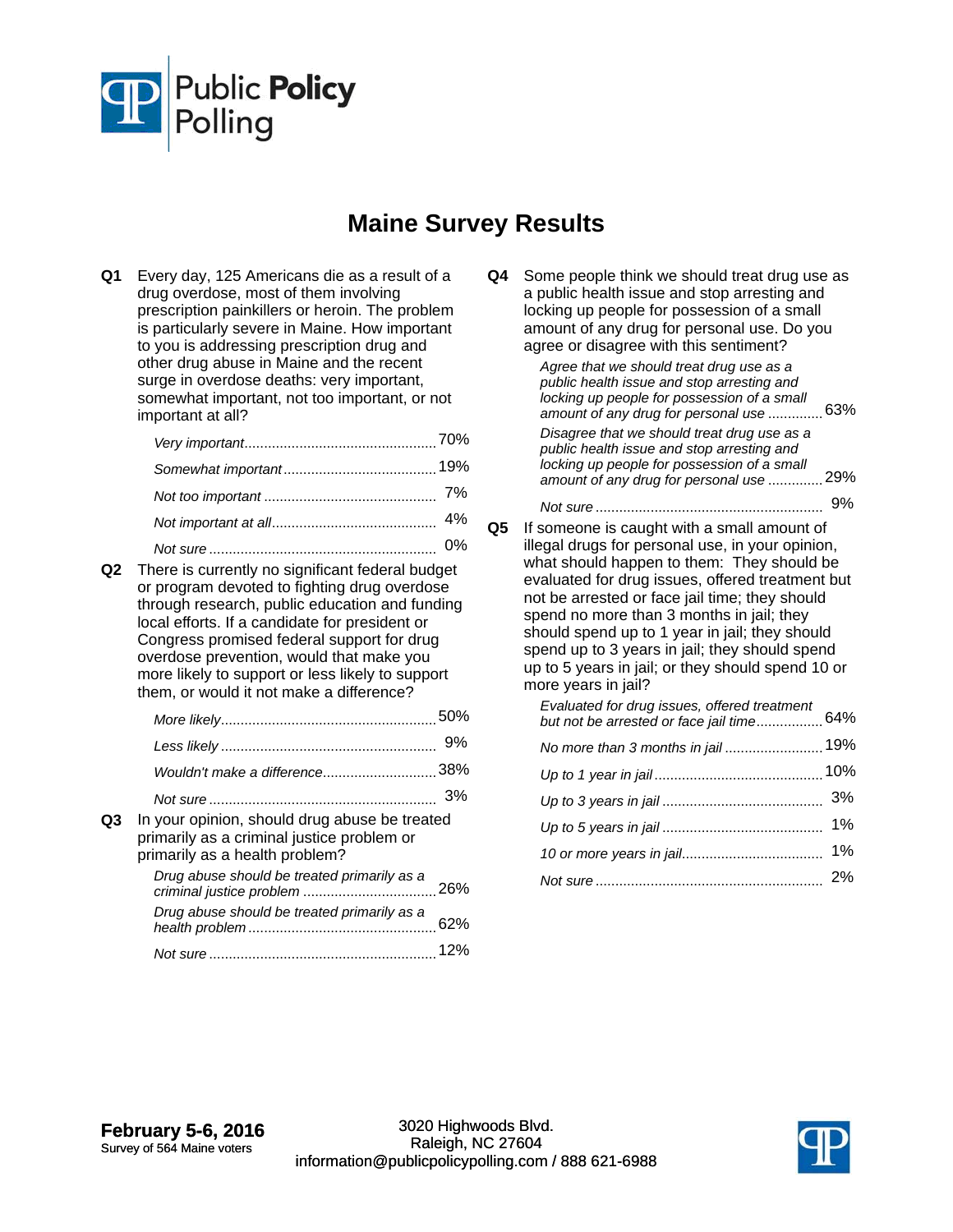

**Q6** A bill is being considered in the Maine legislature next week that would increase criminal penalties on people caught with small amounts of drugs. Do you agree or disagree with this approach?

| Agree that the legislature should increase<br>criminal penalties on people caught with    |  |
|-------------------------------------------------------------------------------------------|--|
| Disagree that the legislature should increase<br>criminal penalties on people caught with |  |

*Not sure* 12% ..........................................................

**Q7** There are more than 2 million Americans in prison, more people by far than any other country. How important to you is substantially reducing the number of Americans in prison: very important, somewhat important, not too important, or not important at all?

**Q8** If a candidate promised to make it a priority to substantially reduce the number of Americans in prison, would that make you more likely to support or less likely to support them, or would it not make a difference?

| Wouldn't make a difference37% |  |
|-------------------------------|--|
|                               |  |

**Q9** Some people have proposed eliminating mandatory minimum sentences for non-violent drug offenders, giving judges the ability to make sentencing decisions in the context of each individual case. Do you support or oppose eliminating mandatory minimum sentences for non-violent drug offenders?

> 71% *Support eliminating mandatory minimum sentences for non-violent drug offenders*........ 18% *Oppose eliminating mandatory minimum sentences for non-violent drug offenders*........

*Not sure* 11% ..........................................................

**Q10** The American Medical Association and other health organizations support needle exchange as a way of preventing the spread of hepatitis C, HIV, and other infectious diseases. Acute cases of hepatitis C in Maine have more than tripled from 2013 to 2014 with sixty-eight percent of the cases being related to injection drug use. Would you support or oppose needle exchange for Maine?

| Support needle exchange54%                                                                   |  |
|----------------------------------------------------------------------------------------------|--|
| Oppose needle exchange28%                                                                    |  |
|                                                                                              |  |
| Q11 If you are a woman, press 1. If a man, press 2.                                          |  |
|                                                                                              |  |
|                                                                                              |  |
| Q12 If you are a Democrat, press 1. If a Republican,<br>press 2. If an independent, press 3. |  |
|                                                                                              |  |
|                                                                                              |  |
|                                                                                              |  |
|                                                                                              |  |

**Q13** If you are white, press 1. If African American, press 2. If other, press 3.

| 4% |
|----|

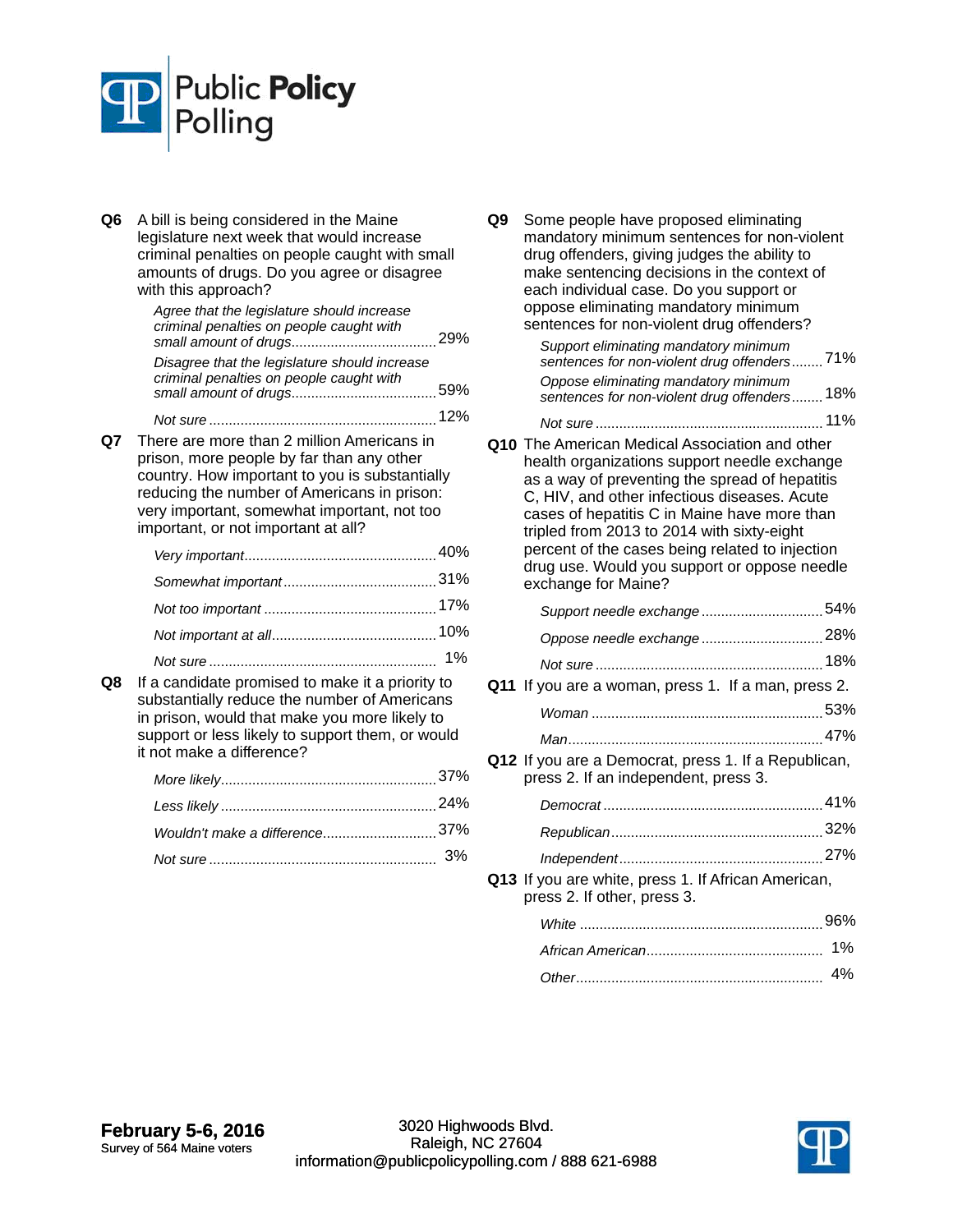

**Q14** If you are 18-45 years old, press 1. If 46-65, press 2. If older than 65, press 3.

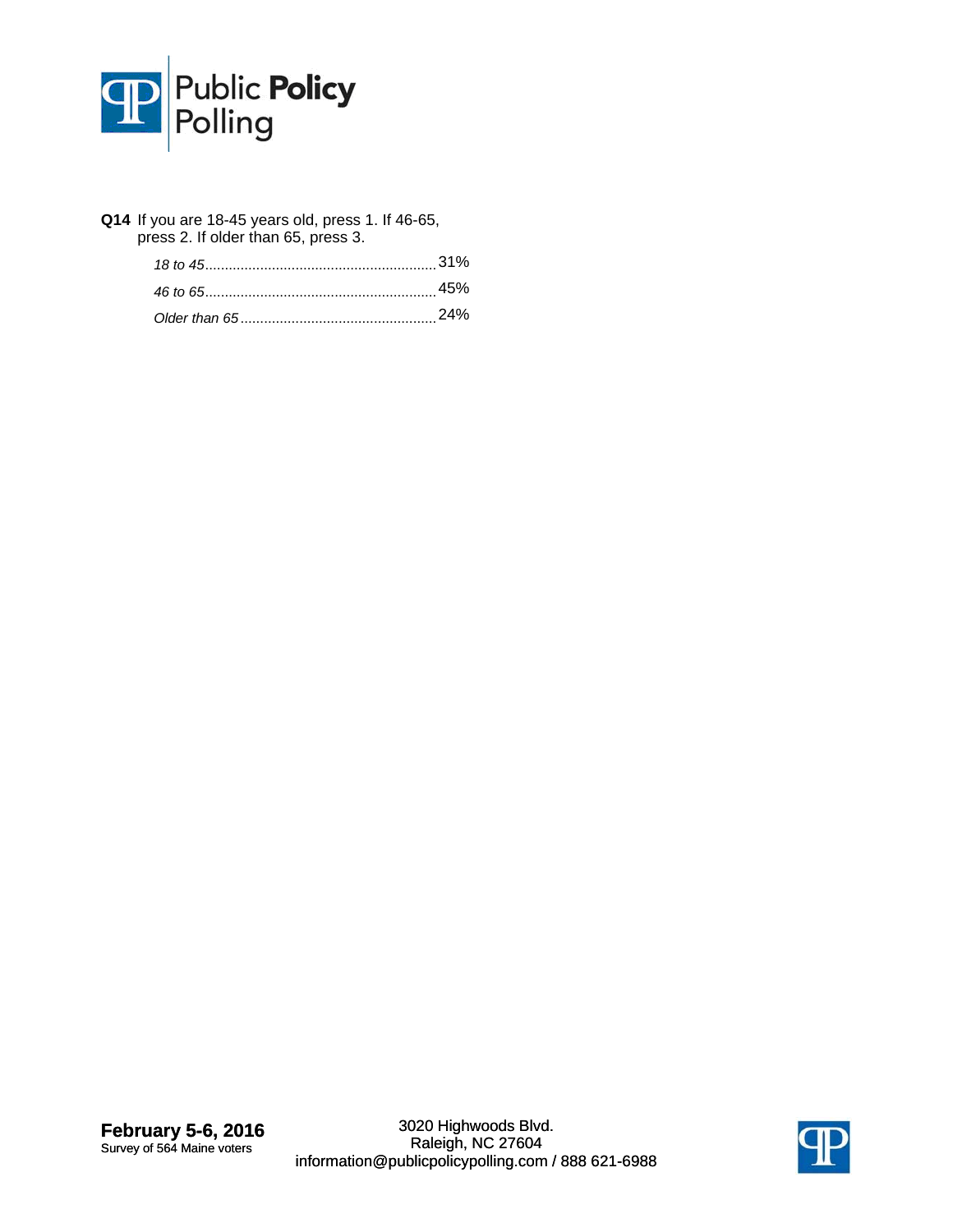

|                                         |      | Gender |     |
|-----------------------------------------|------|--------|-----|
|                                         | Base | Woman  | Man |
| <b>Address Drug Abuse</b><br>Importance |      |        |     |
| Very important 70%                      |      | 72%    | 67% |
| Somewhat important 19%                  |      | 22%    | 17% |
| Not too important                       | 7%   | 4%     | 10% |
| Not important at all                    | 4%   | 3%     | 6%  |
| Not sure                                | 0%   | 0%     |     |

|                                                                                   |             | Gender |     |
|-----------------------------------------------------------------------------------|-------------|--------|-----|
|                                                                                   | <b>Base</b> | Woman  | Man |
| <b>Drug Abuse</b><br><b>Criminal/Health</b><br>Problem                            |             |        |     |
| Drug abuse should be 26%<br>treated primarily as a<br>criminal justice<br>problem |             | 22%    | 31% |
| Drug abuse should be 62%<br>treated primarily as a<br>health problem              |             | 65%    | 58% |
| Not sure 12%                                                                      |             | 13%    | 11% |

|                                                                                   |      | Gender |     |
|-----------------------------------------------------------------------------------|------|--------|-----|
|                                                                                   | Base | Woman  | Man |
| <b>Candidate Support</b><br><b>Overdose Prevention</b><br><b>More/Less Likely</b> |      |        |     |
| More likely 50%                                                                   |      | 53%    | 46% |
| Less likely                                                                       | 9%   | 8%     | 10% |
| Wouldn't make a 38%<br>difference                                                 |      | 35%    | 41% |
| Not sure                                                                          | 3%   | 4%     | 3%  |

|                                                                                                                                                          |      | Gender  |     |
|----------------------------------------------------------------------------------------------------------------------------------------------------------|------|---------|-----|
|                                                                                                                                                          | Base | Womanl  | Man |
| <b>Stop Arrests for</b><br><b>Personal Drug Use</b><br><b>Agree/Disagree</b>                                                                             |      |         |     |
| Agree that we should 63%<br>reat drug use as a pu-<br>blic health issue and<br>stop arresting and loc-<br>king up people for po-<br>ssession of a small  |      | 64% 61% |     |
| Disagree that we sho- 29%<br>uld treat drug use as a<br>oublic health issue an-<br>d stop arresting and I-<br>ocking up people for<br>possession of a sm |      | 26% 31% |     |
| Not sure                                                                                                                                                 | 9%   | 10%     | 7%  |

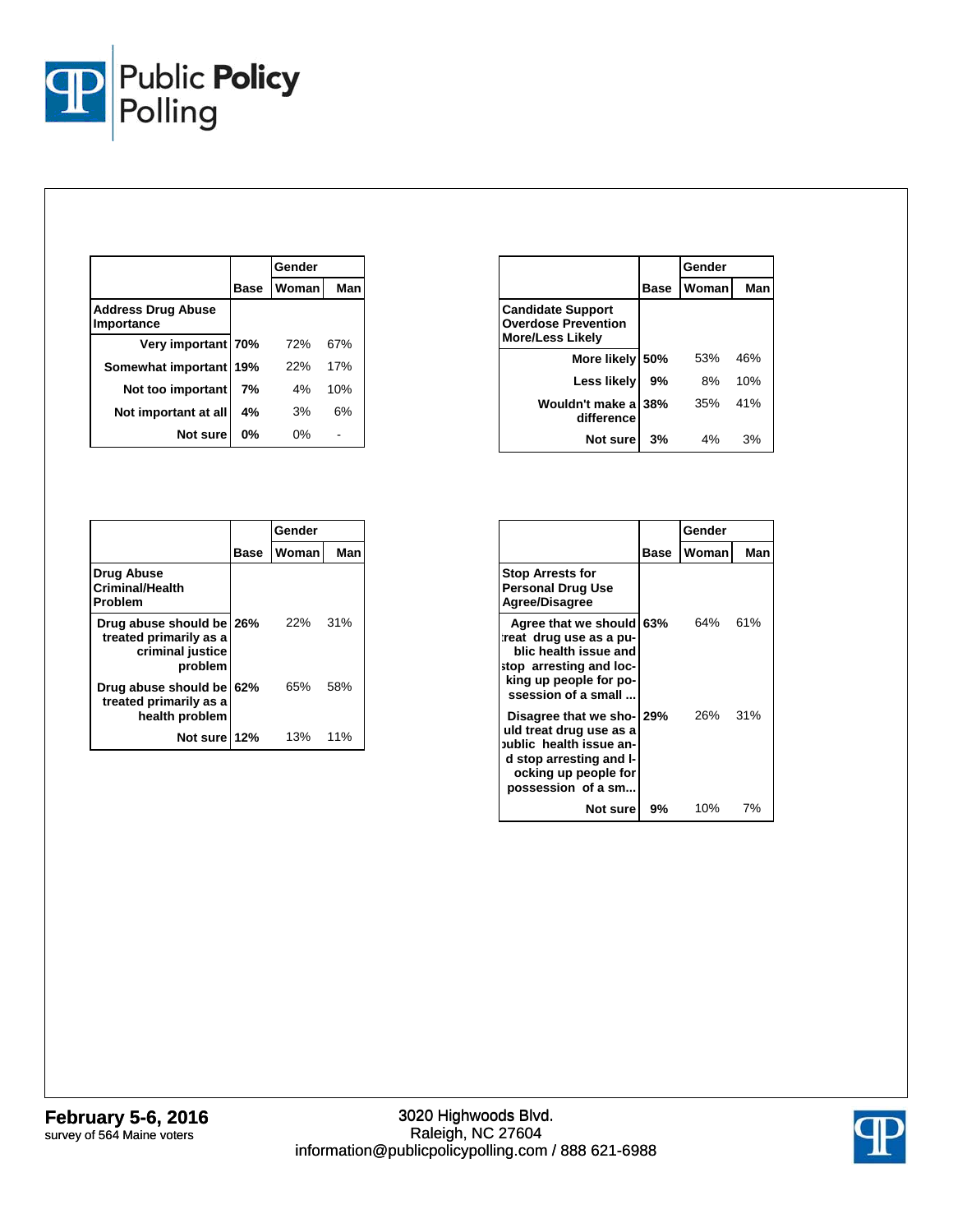

|                                                                                                       |             | Gender |       |
|-------------------------------------------------------------------------------------------------------|-------------|--------|-------|
|                                                                                                       | <b>Base</b> | Woman  | Man   |
| <b>Preferred Punishment</b><br><b>Drug Possession</b>                                                 |             |        |       |
| <b>Evaluated for drug</b><br>issues, offered<br>treatment but not be<br>arrested or face jail<br>time | 64%         | 70%    | 57%   |
| No more than 3<br>months in jail                                                                      | 19%         | 15%    | 22%   |
| Up to 1 year in jail                                                                                  | 10%         | 8%     | 13%   |
| Up to 3 years in jail                                                                                 | 3%          | 2%     | 4%    |
| Up to 5 years in jail                                                                                 | 1%          | 2%     | $0\%$ |
| 10 or more years in<br>jail                                                                           | 1%          | 0%     | 1%    |
| Not sure                                                                                              | 2%          | 3%     | 2%    |

|                                                                                                                                 |      | Gender |     |
|---------------------------------------------------------------------------------------------------------------------------------|------|--------|-----|
|                                                                                                                                 | Base | Woman  | Man |
| <b>Increase Penalties for</b><br>Possession<br>Agree/Disagree                                                                   |      |        |     |
| Agree that the 29%<br>legislature should<br>increase criminal<br>penalties on people<br>caught with small<br>amount of drugs    |      | 25%    | 34% |
| Disagree that the 59%<br>legislature should<br>increase criminal<br>penalties on people<br>caught with small<br>amount of drugs |      | 61%    | 56% |
| Not sure 12%                                                                                                                    |      | 14%    | 10% |

|                                                         |             | Gender |     |
|---------------------------------------------------------|-------------|--------|-----|
|                                                         | <b>Base</b> | Woman  | Man |
| <b>Reduce Prison</b><br><b>Population</b><br>Importance |             |        |     |
| Very important 40%                                      |             | 39%    | 41% |
| Somewhat important 31%                                  |             | 36%    | 26% |
| Not too important 17%                                   |             | 17%    | 17% |
| Not important at all                                    | 10%         | 5%     | 15% |
| Not sure                                                | 1%          | 2%     |     |

|                                                                                |             | Gender |     |
|--------------------------------------------------------------------------------|-------------|--------|-----|
|                                                                                | <b>Base</b> | Woman  | Man |
| <b>Candidate Reduce</b><br><b>Prison Population</b><br><b>More/Less Likely</b> |             |        |     |
| More likely 37%                                                                |             | 38%    | 36% |
| Less likely 24%                                                                |             | 16%    | 33% |
| Wouldn't make a<br>difference                                                  | 37%         | 43%    | 29% |
| Not sure                                                                       | 3%          | 3%     | 2%  |

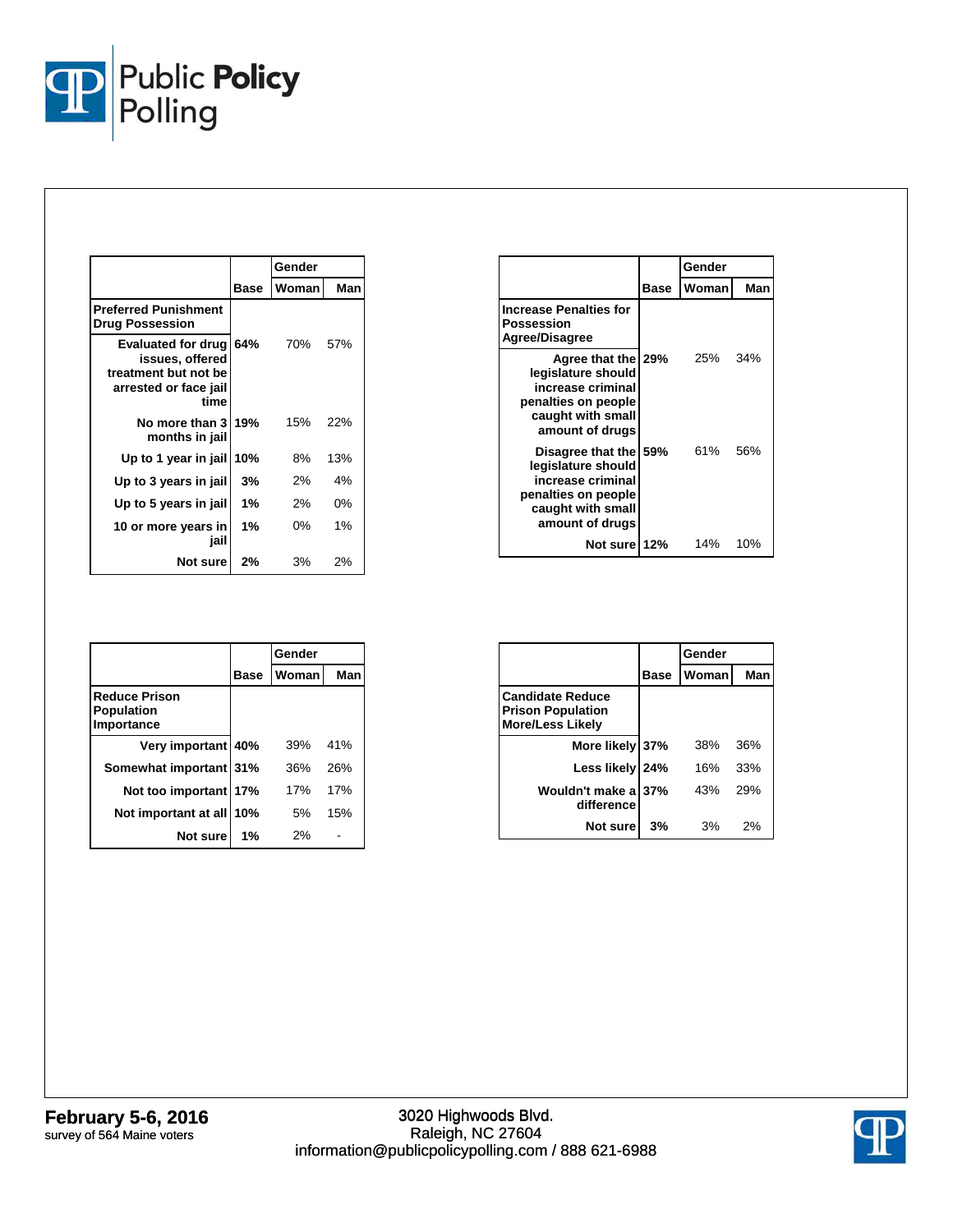

|                                                                                                     |             | Gender |     |  |
|-----------------------------------------------------------------------------------------------------|-------------|--------|-----|--|
|                                                                                                     | <b>Base</b> | Woman  | Man |  |
| <b>Eliminate Mandatory</b><br><b>Sentences</b><br>Support/Oppose                                    |             |        |     |  |
| <b>Support eliminating 71%</b><br>mandatory minimum<br>sentences for non-<br>violent drug offenders |             | 73%    | 68% |  |
| Oppose eliminating<br>mandatory minimum<br>sentences for non-<br>violent drug offenders             | 18%         | 13%    | 24% |  |
| Not sure 11%                                                                                        |             | 14%    | 7%  |  |

|                                          |             | Gender |     |
|------------------------------------------|-------------|--------|-----|
|                                          | <b>Base</b> | Woman  | Man |
| <b>Needle Exchange</b><br>Support/Oppose |             |        |     |
| Support needle 54%<br>exchange           |             | 60%    | 48% |
| Oppose needle 28%<br>exchange            |             | 21%    | 36% |
| Not sure                                 | 18%         | 19%    | 16% |

|                                         |             | Party |     |                                 |  |
|-----------------------------------------|-------------|-------|-----|---------------------------------|--|
|                                         | <b>Base</b> |       |     | Democrat Republican Independent |  |
| <b>Address Drug Abuse</b><br>Importance |             |       |     |                                 |  |
| Very important 70%                      |             | 73%   | 70% | 64%                             |  |
| Somewhat important 19%                  |             | 19%   | 17% | 23%                             |  |
| Not too important                       | 7%          | 7%    | 10% | 4%                              |  |
| Not important at all                    | 4%          | 2%    | 3%  | 9%                              |  |
| Not sure                                | 0%          |       | 0%  | 1%                              |  |

|                                                                                   |      | Party |     |                                 |
|-----------------------------------------------------------------------------------|------|-------|-----|---------------------------------|
|                                                                                   | Base |       |     | Democrat Republican Independent |
| <b>Candidate Support</b><br><b>Overdose Prevention</b><br><b>More/Less Likely</b> |      |       |     |                                 |
| More likely                                                                       | 50%  | 62%   | 38% | 45%                             |
| Less likely                                                                       | 9%   | 3%    | 14% | 12%                             |
| Wouldn't make a<br>difference                                                     | 38%  | 31%   | 44% | 41%                             |
| Not sure                                                                          | 3%   | 4%    | 5%  | 2%                              |

|                                                                                   |      | Party |     |                                 |
|-----------------------------------------------------------------------------------|------|-------|-----|---------------------------------|
|                                                                                   | Base |       |     | Democrat Republican Independent |
| Drug Abuse<br><b>Criminal/Health</b><br>Problem                                   |      |       |     |                                 |
| Drug abuse should be 26%<br>treated primarily as a<br>criminal justice<br>problem |      | 20%   | 38% | 23%                             |
| Drug abuse should be 62%<br>treated primarily as a<br>health problem              |      | 71%   | 49% | 63%                             |
| Not sure 12%                                                                      |      | 10%   | 13% | 14%                             |

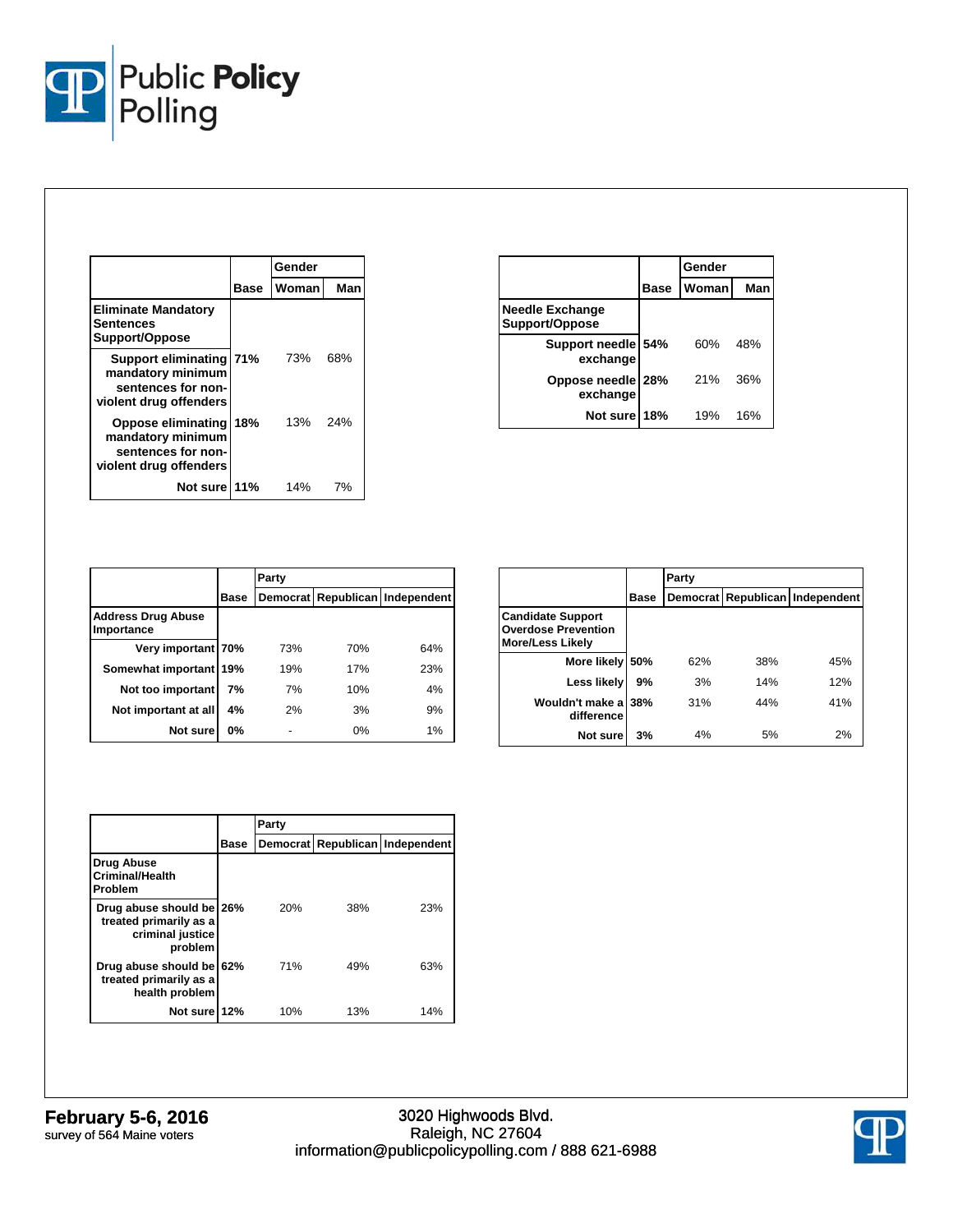

|                                                                                                                                                          |      | Party |     |                                 |
|----------------------------------------------------------------------------------------------------------------------------------------------------------|------|-------|-----|---------------------------------|
|                                                                                                                                                          | Base |       |     | Democrat Republican Independent |
| <b>Stop Arrests for</b><br><b>Personal Drug Use</b><br>Agree/Disagree                                                                                    |      |       |     |                                 |
| Agree that we should<br>reat drug use as a pu-<br>blic health issue and<br>stop arresting and loc-<br>king up people for po-<br>ssession of a small      | 63%  | 75%   | 48% | 61%                             |
| Disagree that we sho-129%<br>uld treat drug use as a<br>oublic health issue an-<br>d stop arresting and I-<br>ocking up people for<br>possession of a sm |      | 17%   | 45% | 27%                             |
| Not sure l                                                                                                                                               | 9%   | 8%    | 7%  | 12%                             |

|                                                                                                |      | Party    |     |                          |
|------------------------------------------------------------------------------------------------|------|----------|-----|--------------------------|
|                                                                                                | Base | Democrat |     | Republican   Independent |
| <b>Preferred Punishment</b><br><b>Drug Possession</b>                                          |      |          |     |                          |
| Evaluated for drug<br>issues, offered<br>treatment but not be<br>arrested or face jail<br>time | 64%  | 73%      | 48% | 68%                      |
| No more than 3<br>months in jail                                                               | 19%  | 17%      | 24% | 16%                      |
| Up to 1 year in jail                                                                           | 10%  | 5%       | 16% | 12%                      |
| Up to 3 years in jail                                                                          | 3%   | 1%       | 6%  | 2%                       |
| Up to 5 years in jail                                                                          | 1%   | 1%       | 2%  |                          |
| 10 or more years in<br>jail                                                                    | 1%   | 1%       | 1%  |                          |
| Not sure                                                                                       | 2%   | 2%       | 2%  | 3%                       |

|                                                                                                                              |      | Party |     |                                 |
|------------------------------------------------------------------------------------------------------------------------------|------|-------|-----|---------------------------------|
|                                                                                                                              | Base |       |     | Democrat Republican Independent |
| <b>Increase Penalties for</b><br>Possession<br><b>Agree/Disagree</b>                                                         |      |       |     |                                 |
| Agree that the 29%<br>legislature should<br>increase criminal<br>penalties on people<br>caught with small<br>amount of drugs |      | 22%   | 37% | 30%                             |
| Disagree that the<br>legislature should<br>increase criminal<br>penalties on people<br>caught with small<br>amount of drugs  | 59%  | 67%   | 51% | 55%                             |
| Not sure 12%                                                                                                                 |      | 11%   | 12% | 14%                             |

|                                                         |      | Party |     |                                 |
|---------------------------------------------------------|------|-------|-----|---------------------------------|
|                                                         | Base |       |     | Democrat Republican Independent |
| <b>Reduce Prison</b><br><b>Population</b><br>Importance |      |       |     |                                 |
| Very important 40%                                      |      | 53%   | 26% | 37%                             |
| Somewhat important 31%                                  |      | 30%   | 34% | 30%                             |
| Not too important 17%                                   |      | 12%   | 22% | 20%                             |
| Not important at all 10%                                |      | 5%    | 15% | 11%                             |
| Not sure                                                | 1%   | 0%    | 2%  | 2%                              |

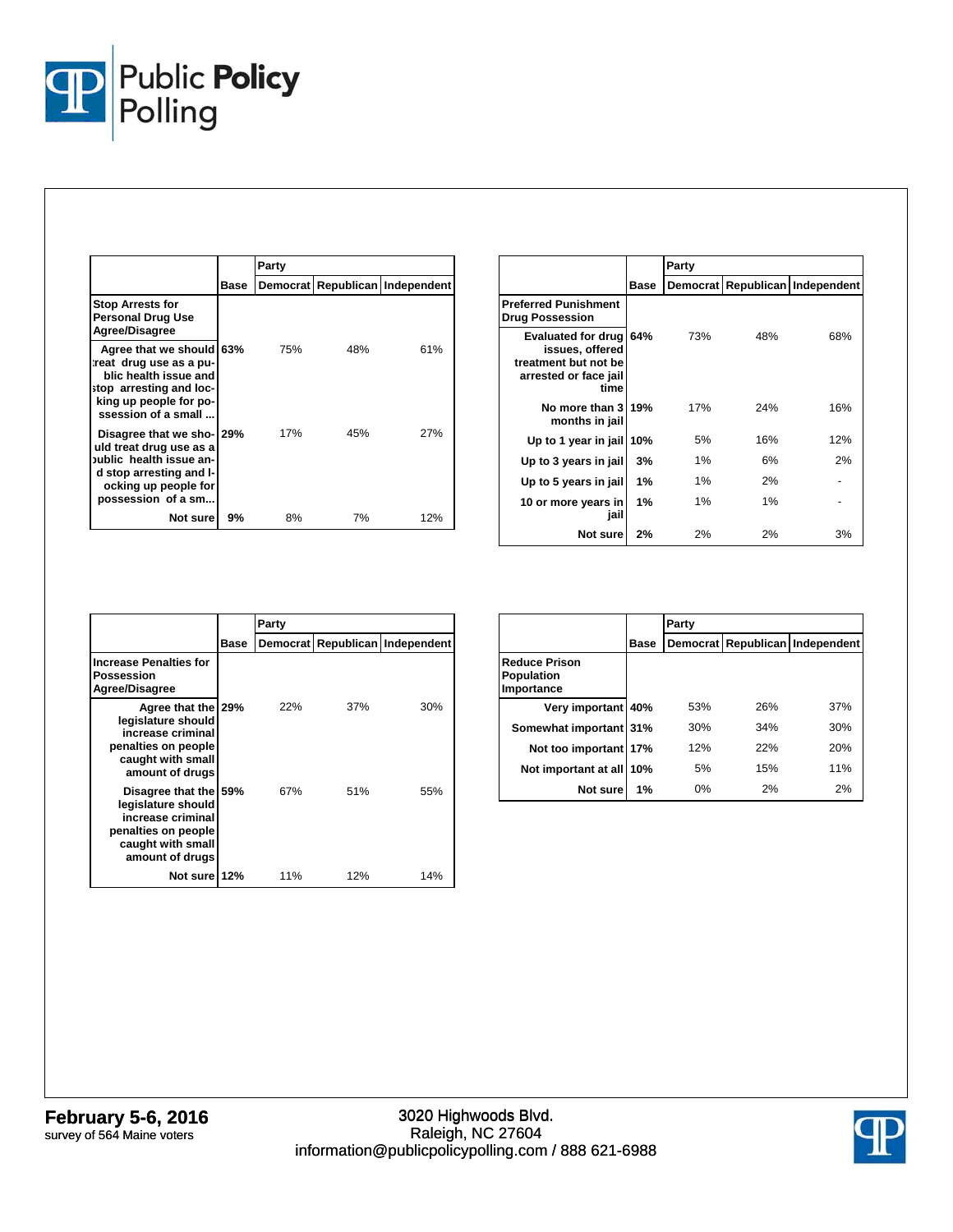

|                                                                                |             | Party |     |                                 |
|--------------------------------------------------------------------------------|-------------|-------|-----|---------------------------------|
|                                                                                | <b>Base</b> |       |     | Democrat Republican Independent |
| <b>Candidate Reduce</b><br><b>Prison Population</b><br><b>More/Less Likely</b> |             |       |     |                                 |
| More likely 37%                                                                |             | 54%   | 22% | 30%                             |
| Less likely                                                                    | 24%         | 15%   | 30% | 30%                             |
| Wouldn't make a<br>difference                                                  | 37%         | 29%   | 45% | 39%                             |
| Not sure                                                                       | 3%          | 3%    | 3%  | 2%                              |

|                                                                                              |      | Party           |     |                          |
|----------------------------------------------------------------------------------------------|------|-----------------|-----|--------------------------|
|                                                                                              | Base | <b>Democrat</b> |     | Republican   Independent |
| <b>Eliminate Mandatory</b><br>Sentences<br>Support/Oppose                                    |      |                 |     |                          |
| Support eliminating 71%<br>mandatory minimum<br>sentences for non-<br>violent drug offenders |      | 81%             | 56% | 72%                      |
| Oppose eliminating 18%<br>mandatory minimum<br>sentences for non-<br>violent drug offenders  |      | 12%             | 27% | 18%                      |
| Not sure 11%                                                                                 |      | 7%              | 16% | 10%                      |

|                                          |             | Party |     |                                 |  |  |
|------------------------------------------|-------------|-------|-----|---------------------------------|--|--|
|                                          | <b>Base</b> |       |     | Democrat Republican Independent |  |  |
| <b>Needle Exchange</b><br>Support/Oppose |             |       |     |                                 |  |  |
| Support needle 54%<br>exchange           |             | 69%   | 33% | 56%                             |  |  |
| Oppose needle<br>exchange                | 28%         | 20%   | 38% | 27%                             |  |  |
| Not sure                                 | 18%         | 11%   | 28% | 17%                             |  |  |

|                                         |             | Race |                                          |     |
|-----------------------------------------|-------------|------|------------------------------------------|-----|
|                                         | <b>Base</b> |      | African<br><b>White American   Other</b> |     |
| <b>Address Drug Abuse</b><br>Importance |             |      |                                          |     |
| Very important 70%                      |             | 71%  | 37%                                      | 47% |
| Somewhat important                      | 19%         | 19%  | 3%                                       | 28% |
| Not too important                       | 7%          | 6%   | 16%                                      | 12% |
| Not important at all                    | 4%          | 4%   | 44%                                      | 13% |
| Not sure                                | $0\%$       | 0%   |                                          |     |

|                                                                                   |      | Race |                                          |     |
|-----------------------------------------------------------------------------------|------|------|------------------------------------------|-----|
|                                                                                   | Base |      | African<br><b>White American   Other</b> |     |
| <b>Candidate Support</b><br><b>Overdose Prevention</b><br><b>More/Less Likely</b> |      |      |                                          |     |
| More likely 50%                                                                   |      | 51%  | 2%                                       | 24% |
| Less likely                                                                       | 9%   | 8%   | 50%                                      | 25% |
| Wouldn't make a<br>difference                                                     | 38%  | 37%  | 47%                                      | 51% |
| Not sure                                                                          | 3%   | 4%   |                                          |     |

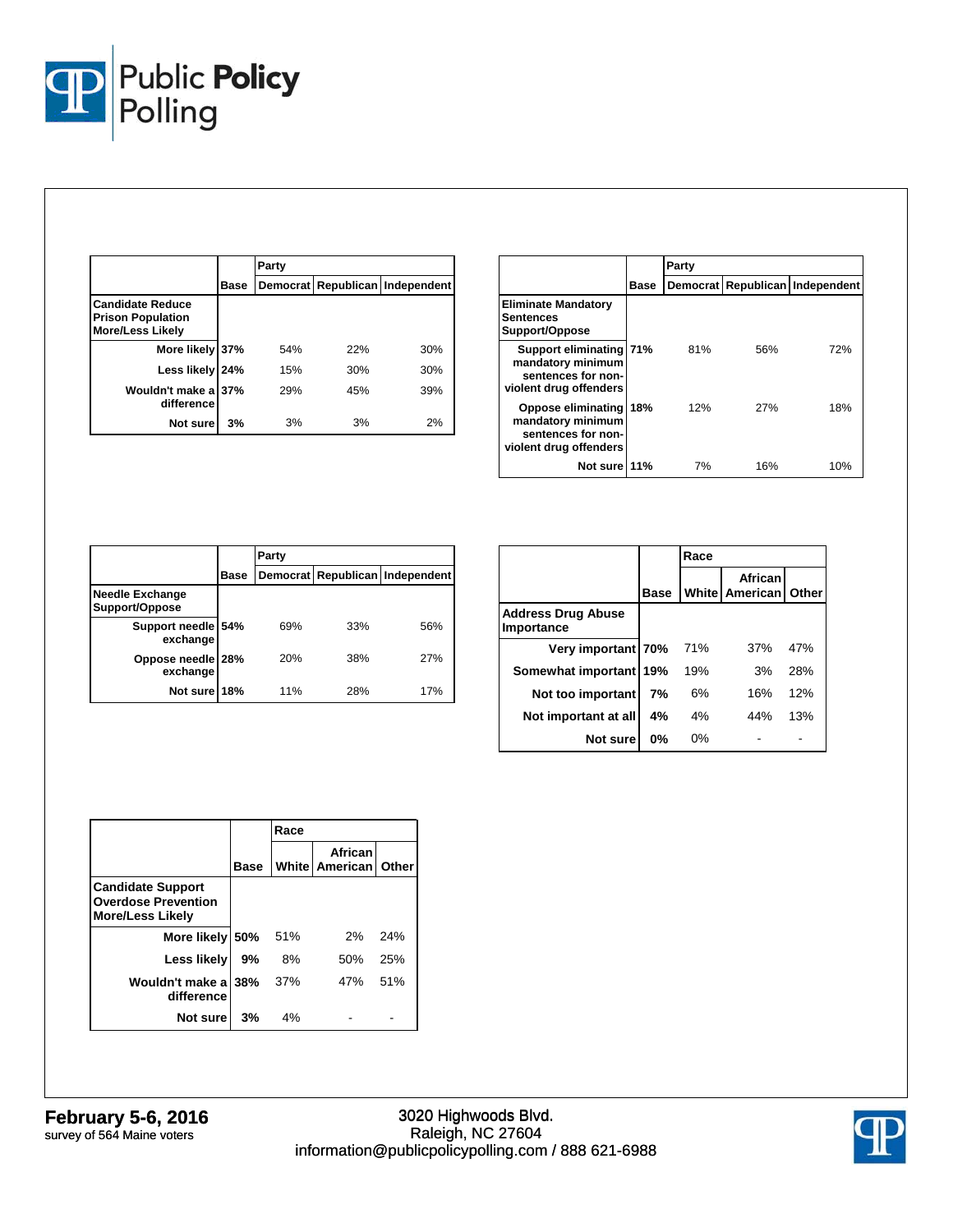

|                                                                                   |      | Race |                                     |     |
|-----------------------------------------------------------------------------------|------|------|-------------------------------------|-----|
|                                                                                   | Base |      | African<br>White   American   Other |     |
| <b>Drug Abuse</b><br><b>Criminal/Health</b><br>Problem                            |      |      |                                     |     |
| Drug abuse should be 26%<br>treated primarily as a<br>criminal justice<br>problem |      | 25%  | 78%                                 | 49% |
| Drug abuse should be 62%<br>treated primarily as a<br>health problem              |      | 63%  | 19%                                 | 31% |
| Not sure 12%                                                                      |      | 12%  | 3%                                  | 20% |

|                                                                                                                                                          |      | Race |                                      |       |
|----------------------------------------------------------------------------------------------------------------------------------------------------------|------|------|--------------------------------------|-------|
|                                                                                                                                                          | Base |      | African<br><b>White   American  </b> | Other |
| <b>Stop Arrests for</b><br><b>Personal Drug Use</b><br>Agree/Disagree                                                                                    |      |      |                                      |       |
| Agree that we should 63%<br>reat drug use as a pu-<br>blic health issue and<br>stop arresting and loc-<br>king up people for po-<br>ssession of a small  |      | 64%  | 22%                                  | 32%   |
| Disagree that we sho- 29%<br>uld treat drug use as a<br>oublic health issue an-<br>d stop arresting and I-<br>ocking up people for<br>possession of a sm |      | 27%  | 75%                                  | 63%   |
| Not sure                                                                                                                                                 | 9%   | 9%   | 3%                                   | 5%    |

|                                                                                                |      | Race  |                                  |       |
|------------------------------------------------------------------------------------------------|------|-------|----------------------------------|-------|
|                                                                                                | Base |       | African<br><b>White American</b> | Other |
| <b>Preferred Punishment</b><br><b>Drug Possession</b>                                          |      |       |                                  |       |
| Evaluated for drug<br>issues, offered<br>treatment but not be<br>arrested or face jail<br>time | 64%  | 65%   | 24%                              | 36%   |
| No more than 3 19%<br>months in jail                                                           |      | 18%   | 39%                              | 29%   |
| Up to 1 year in jail                                                                           | 10%  | 10%   | 9%                               | 18%   |
| Up to 3 years in jail                                                                          | 3%   | 3%    |                                  |       |
| Up to 5 years in jail                                                                          | 1%   | 1%    |                                  | 9%    |
| 10 or more years in<br>jail                                                                    | 1%   | $0\%$ | 28%                              | 2%    |
| <b>Not sure</b>                                                                                | 2%   | 2%    |                                  | 6%    |

|                                                                                                                                 |      | Race |                             |       |
|---------------------------------------------------------------------------------------------------------------------------------|------|------|-----------------------------|-------|
|                                                                                                                                 | Base |      | African<br>White   American | Other |
| <b>Increase Penalties for</b><br>Possession<br>Agree/Disagree                                                                   |      |      |                             |       |
| Agree that the 29%<br>legislature should<br>increase criminal<br>penalties on people<br>caught with small<br>amount of drugs    |      | 28%  | 70%                         | 48%   |
| Disagree that the 59%<br>legislature should<br>increase criminal<br>penalties on people<br>caught with small<br>amount of drugs |      | 60%  | 16%                         | 45%   |
| Not sure 12%                                                                                                                    |      | 13%  | 14%                         | 8%    |

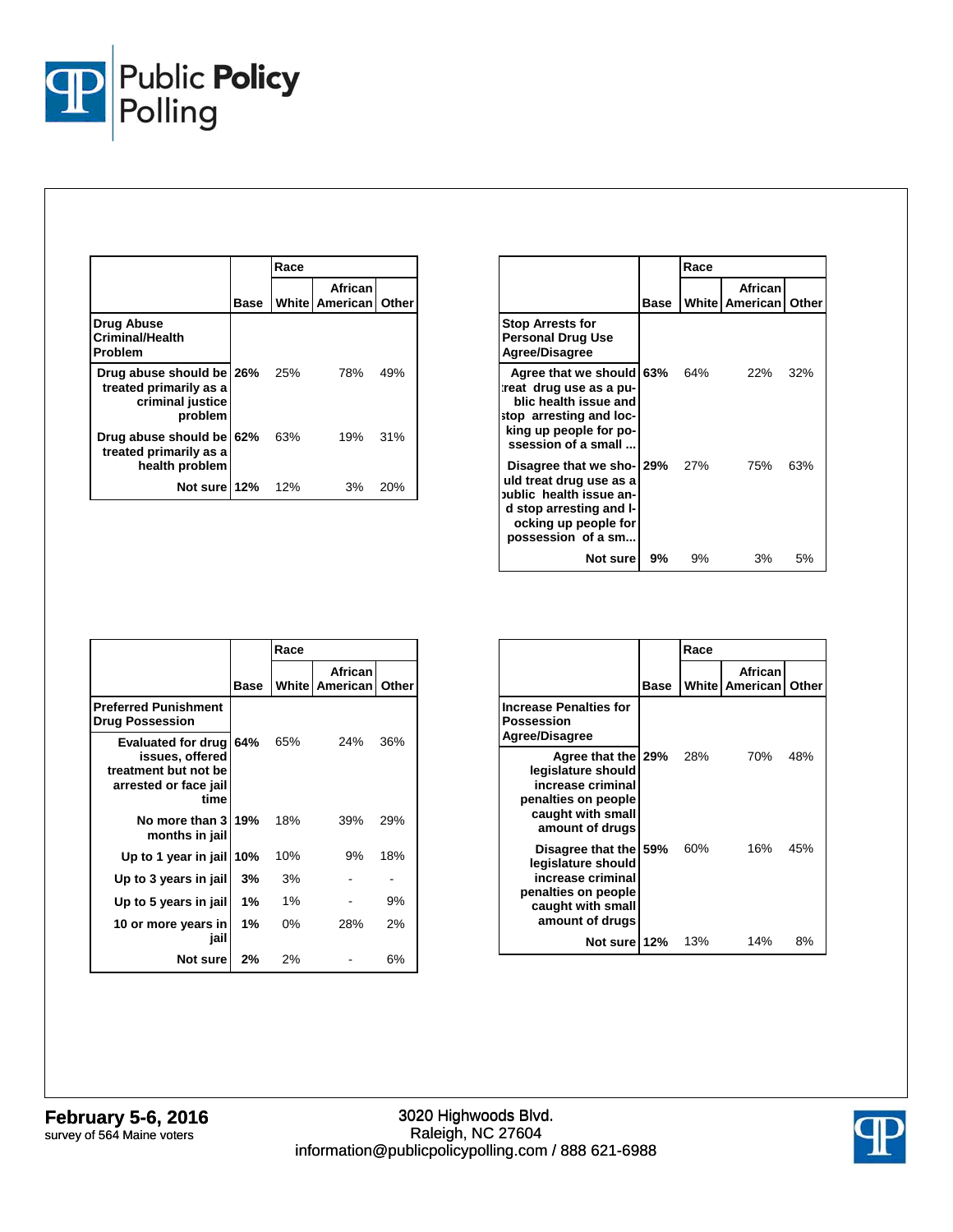

|                                                         |      | Race  |                                            |     |
|---------------------------------------------------------|------|-------|--------------------------------------------|-----|
|                                                         | Base |       | African<br><b>White   American   Other</b> |     |
| <b>Reduce Prison</b><br><b>Population</b><br>Importance |      |       |                                            |     |
| Very important 40%                                      |      | 41%   | 18%                                        | 11% |
| Somewhat important 31%                                  |      | 31%   | 5%                                         | 33% |
| Not too important 17%                                   |      | 17%   | 19%                                        | 16% |
| Not important at all                                    | 10%  | 8%    | 57%                                        | 41% |
| Not sure                                                | 1%   | $1\%$ |                                            |     |

|                                                                                |             | Race |                                        |     |
|--------------------------------------------------------------------------------|-------------|------|----------------------------------------|-----|
|                                                                                | <b>Base</b> |      | African<br><b>White American Other</b> |     |
| <b>Candidate Reduce</b><br><b>Prison Population</b><br><b>More/Less Likely</b> |             |      |                                        |     |
| More likely 37%                                                                |             | 38%  | 2%                                     | 9%  |
| Less likely 24%                                                                |             | 22%  | 92%                                    | 57% |
| Wouldn't make a 37%<br>difference                                              |             | 37%  | 6%                                     | 34% |
| Not sure                                                                       | 3%          | 3%   |                                        |     |

|                                                                                                |      | Race |                             |              |
|------------------------------------------------------------------------------------------------|------|------|-----------------------------|--------------|
|                                                                                                | Base |      | African<br>White   American | <b>Other</b> |
| <b>Eliminate Mandatory</b><br>Sentences<br>Support/Oppose                                      |      |      |                             |              |
| Support eliminating 71%<br>mandatory minimum<br>sentences for non-<br>violent drug offenders   |      | 72%  | 8%                          | 62%          |
| <b>Oppose eliminating</b><br>mandatory minimum<br>sentences for non-<br>violent drug offenders | 18%  | 17%  | 90%                         | 38%          |
| Not sure 11%                                                                                   |      | 11%  | 2%                          |              |

|                                          |             | Race |                           |       |
|------------------------------------------|-------------|------|---------------------------|-------|
|                                          | <b>Base</b> |      | African<br>White American | Other |
| <b>Needle Exchange</b><br>Support/Oppose |             |      |                           |       |
| Support needle 54%<br>exchange           |             | 55%  | 21%                       | 41%   |
| Oppose needle<br>exchange                | 28%         | 27%  | 76%                       | 48%   |
| Not sure                                 | 18%         | 18%  | 2%                        | 12%   |

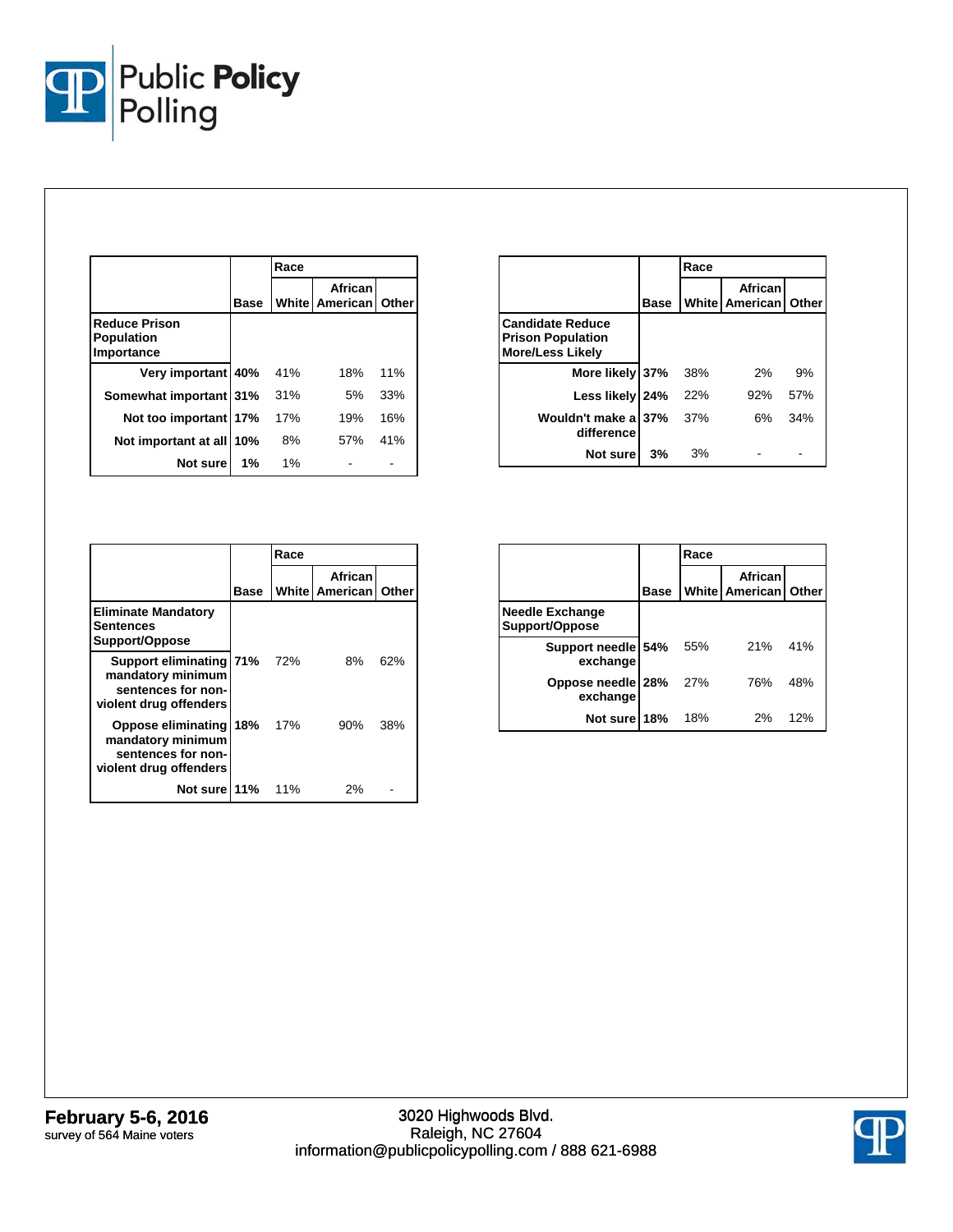

|                                         |             | Age                    |       |                     |
|-----------------------------------------|-------------|------------------------|-------|---------------------|
|                                         | <b>Base</b> | 18 <sub>to</sub><br>45 | 46 to | Older<br>65 than 65 |
| <b>Address Drug Abuse</b><br>Importance |             |                        |       |                     |
| Very important 70%                      |             | 72%                    | 66%   | 74%                 |
| Somewhat important 19%                  |             | 16%                    | 23%   | 16%                 |
| Not too important                       | 7%          | 6%                     | 8%    | 5%                  |
| Not important at all                    | 4%          | 5%                     | 4%    | 4%                  |
| Not sure                                | 0%          |                        |       | 1%                  |

|                                                                                           |      | Age                    |       |                     |
|-------------------------------------------------------------------------------------------|------|------------------------|-------|---------------------|
|                                                                                           | Base | 18 <sub>to</sub><br>45 | 46 to | Older<br>65 than 65 |
| <b>Drug Abuse</b><br><b>Criminal/Health</b><br>Problem                                    |      |                        |       |                     |
| Drug abuse should be 26% 34% 24%<br>treated primarily as a<br>criminal justice<br>problem |      |                        |       | 21%                 |
| Drug abuse should be 62%<br>treated primarily as a<br>health problem                      |      | 59%                    | 60%   | 68%                 |
| Not sure 12%                                                                              |      | 7%                     | 16%   | 12%                 |

|                                                                                   |             | Age                    |       |                       |
|-----------------------------------------------------------------------------------|-------------|------------------------|-------|-----------------------|
|                                                                                   | <b>Base</b> | 18 <sub>to</sub><br>45 | 46 to | Older<br>65 I than 65 |
| <b>Candidate Support</b><br><b>Overdose Prevention</b><br><b>More/Less Likely</b> |             |                        |       |                       |
| More likely                                                                       | 50%         | 46%                    | 47%   | 59%                   |
| Less likely                                                                       | 9%          | 9%                     | 8%    | 10%                   |
| Wouldn't make a<br>difference                                                     | 38%         | 42%                    | 40%   | 28%                   |
| Not sure                                                                          | 3%          | 3%                     | 4%    | 3%                    |

|                                                                                                                                                          |      | Age          |       |                       |
|----------------------------------------------------------------------------------------------------------------------------------------------------------|------|--------------|-------|-----------------------|
|                                                                                                                                                          | Base | 18 tol<br>45 | 46 to | Older<br>65 I than 65 |
| <b>Stop Arrests for</b><br><b>Personal Drug Use</b><br><b>Agree/Disagree</b>                                                                             |      |              |       |                       |
| Agree that we should 63%<br>reat drug use as a pu-<br>blic health issue and<br>stop arresting and loc-<br>king up people for po-<br>ssession of a small  |      | 64% 62%      |       | 63%                   |
| Disagree that we sho- 29%<br>uld treat drug use as a<br>oublic health issue an-<br>d stop arresting and I-<br>ocking up people for<br>possession of a sm |      | 29% 29%      |       | 27%                   |
| Not sure                                                                                                                                                 | 9%   | 8%           | 9%    | 10%                   |

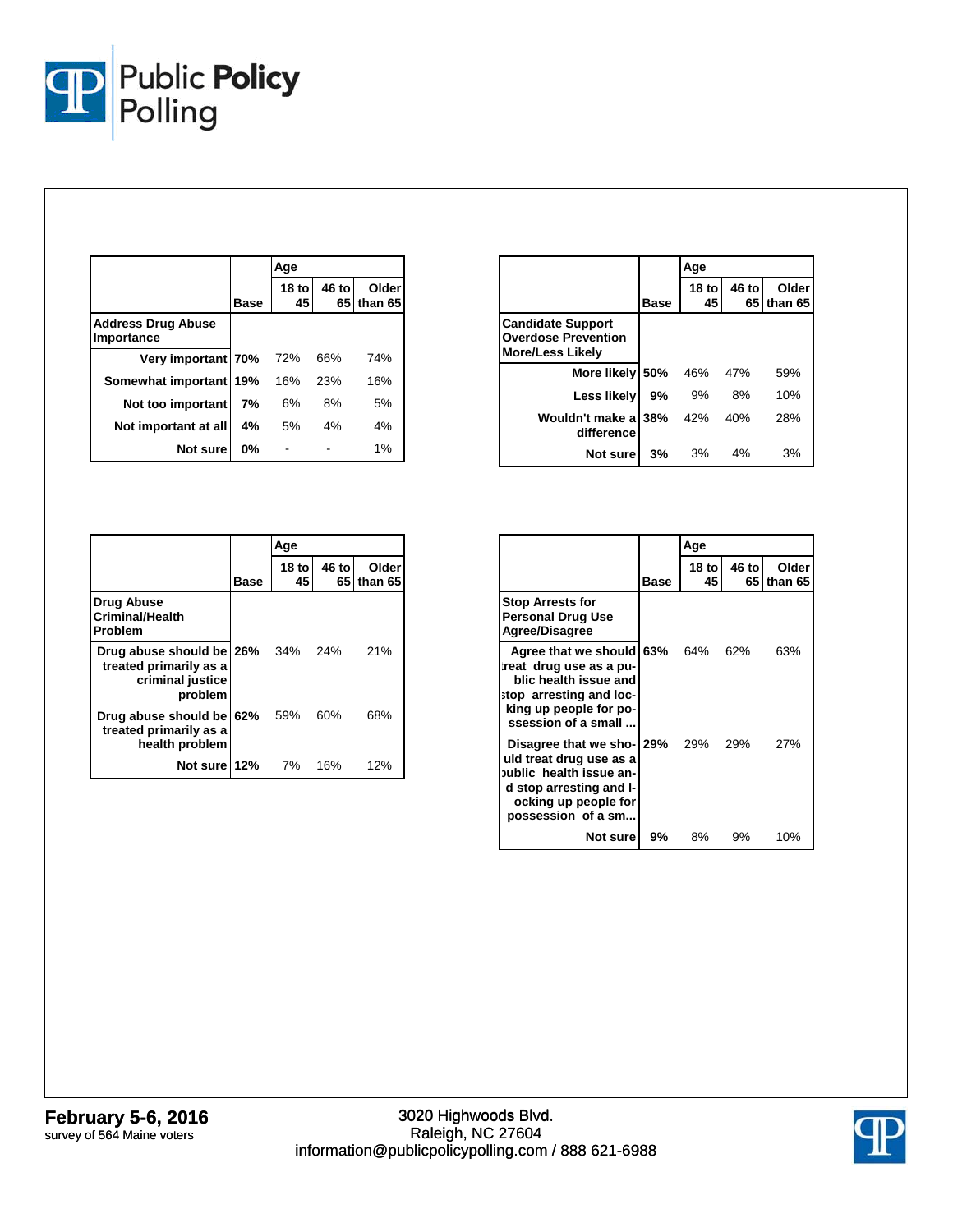

|                                                                                                    |             | Age          |             |                  |
|----------------------------------------------------------------------------------------------------|-------------|--------------|-------------|------------------|
|                                                                                                    | <b>Base</b> | 18 tol<br>45 | 46 to<br>65 | Older<br>than 65 |
| <b>Preferred Punishment</b><br><b>Drug Possession</b>                                              |             |              |             |                  |
| Evaluated for drug 64%<br>issues, offered<br>treatment but not be<br>arrested or face jail<br>time |             | 63%          | 62%         | 67%              |
| No more than 3 19%<br>months in jail                                                               |             | 20%          | 18%         | 17%              |
| Up to 1 year in jail                                                                               | 10%         | 7%           | 15%         | 6%               |
| Up to 3 years in jail                                                                              | 3%          | 6%           | 2%          | 2%               |
| Up to 5 years in jail                                                                              | 1%          | 2%           | $0\%$       | 1%               |
| 10 or more years in<br>jail                                                                        | 1%          | 1%           |             | 2%               |
| Not sure                                                                                           | 2%          | $1\%$        | 3%          | 4%               |

|                                                                                                                                 |      | Age           |             |                   |
|---------------------------------------------------------------------------------------------------------------------------------|------|---------------|-------------|-------------------|
|                                                                                                                                 | Base | $18$ to<br>45 | 46 to<br>65 | Older<br>lthan 65 |
| <b>Increase Penalties for</b><br>Possession<br>Agree/Disagree                                                                   |      |               |             |                   |
| Agree that the 29%<br>legislature should<br>increase criminal<br>penalties on people<br>caught with small<br>amount of drugs    |      | 33%           | 28%         | 26%               |
| Disagree that the 59%<br>legislature should<br>increase criminal<br>penalties on people<br>caught with small<br>amount of drugs |      | 60%           | 60%         | 55%               |
| Not sure  12%                                                                                                                   |      | 7%            | 12%         | 20%               |

|                                                         |       | Age                    |       |                     |
|---------------------------------------------------------|-------|------------------------|-------|---------------------|
|                                                         | Base  | 18 <sub>to</sub><br>45 | 46 to | Older<br>65 than 65 |
| <b>Reduce Prison</b><br><b>Population</b><br>Importance |       |                        |       |                     |
| Very important 40%                                      |       | 40%                    | 38%   | 44%                 |
| Somewhat important 31%                                  |       | 24%                    | 33%   | 36%                 |
| Not too important 17%                                   |       | 20%                    | 19%   | 10%                 |
| Not important at all                                    | 10%   | 13%                    | 10%   | 7%                  |
| Not sure                                                | $1\%$ | 2%                     | $0\%$ | 2%                  |

|                                                                                |      | Age                    |       |                              |
|--------------------------------------------------------------------------------|------|------------------------|-------|------------------------------|
|                                                                                | Base | 18 <sub>to</sub><br>45 | 46 to | <b>Older</b><br>65 I than 65 |
| <b>Candidate Reduce</b><br><b>Prison Population</b><br><b>More/Less Likely</b> |      |                        |       |                              |
| More likely 37%                                                                |      | 40%                    | 33%   | 41%                          |
| Less likely 24%                                                                |      | 26%                    | 24%   | 22%                          |
| Wouldn't make a 37%<br>difference                                              |      | 33%                    | 40%   | 34%                          |
| Not sure                                                                       | 3%   | 2%                     | 3%    | 2%                           |